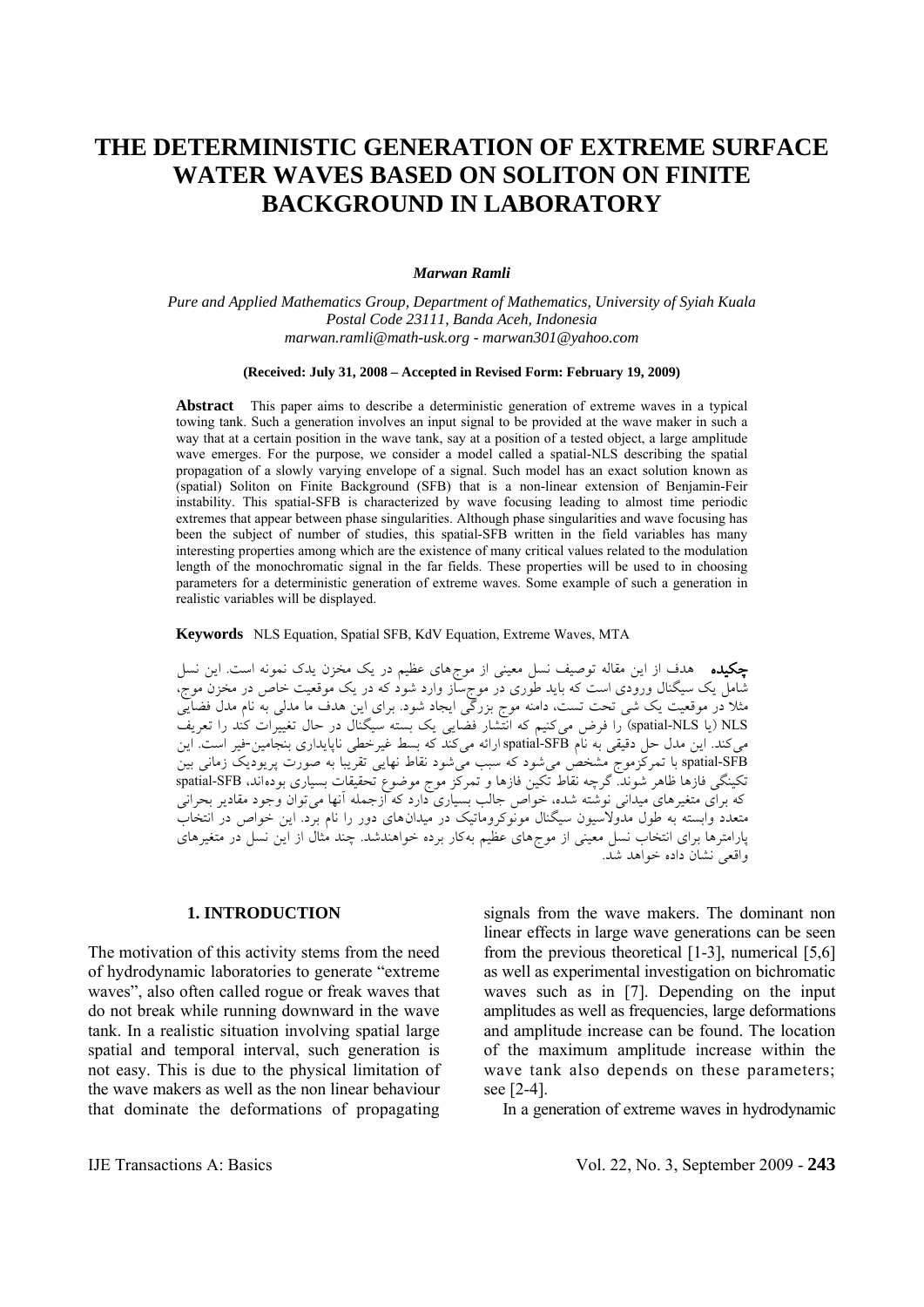laboratories, it is desirable that the position for which the extreme waves emerge be located at the position of tested object. A typical question in such a generation is that having the position within the wave tank for the extreme signal to appear and the amplitude of such a signal within some frequency region, a signal can be provided as an input to the wave makers (with their limitation) such that requested signal appears in the desired positions.

 Using an exact solution of a spatial NLSE called spatial Soliton on Finite Background (SFB), it is indeed possible to generate waves of reasonably large the wave tank of 200m. This SFB is a non linear extension of Benjamin-Feir instability [15] characterized by wave focusing that is almost time periodic. It is recently observed that an exact solution has numerous interesting properties when it is written in the field variable. Phase singularity; the phenomena merging and splitting of waves; for which the extreme elevations are sandwiched between them are among these properties. Similar studies on wave focusing and phase singularities have been carried out previously such as in [8-13]. We, however, are interested in its direct application on the extreme wave generation in a hydrodynamic laboratory.

 The content of the paper is as follows. In section 2 we present a brief overview of the model used in this paper as well as the explicit formula for the spatial SFB. Some interesting features of spatial SFB will be presented in this section. In section 3, we will show a direct extreme wave generation based on the properties of the spatial SFB and transformation in to laboratory coordinates as well as its interpretation. Examples on realistic time and spatial laboratory scales of this wave generation will be presented there. In the last section, we present some concluding remarks are made.

## **2. THE MATHEMATICAL MODEL FOR SURFACE WAVES**

Korteweg de Vries (KdV) equation is known as an asymptotic model for uni-directional surface gravity waves. In normalized variables with full dispersion [6] the equation has the form

$$
\partial_t \eta + i\Omega(-i\partial_x)\eta + \frac{3}{4}\partial_x \eta^2 = 0 , \qquad (1)
$$

**244** - Vol. 22, No. 3, September 2009 IJE Transactions A: Basics

With η is the surface wave elevation. The symbol  $\Omega$  is the operator that produces the dispersion relation between frequency ω and wave number k for small amplitude waves given by  $\omega = \Omega$  (k) =  $\sqrt{k \tanh k}$ . The laboratory variables for the wave elevation, horizontal space and time  $\eta_{lab}$ ,  $x_{lab}$ ,  $t_{lab}$ are related to the normalized variables by  $\eta_{lab} = h\eta$ ,  $x_{lab} = hx$  and  $t_{lab} = \sqrt{h/g}$ , where h is the uniform water depth and g is the gravity acceleration.

In this paper we are looking for a solution of  $(1)$ in form of harmonic mode centered at a frequency  $ω_0$  modulated by a slowly varying envelope  $ψ(ξ,τ)$ . The complex amplitude  $\psi(\xi,\tau)$  satisfies spatial Nonlinear Schrodinger Equation (NLS) in the form

$$
\partial_{\xi} \psi + i \widetilde{\beta} \partial_{\tau \tau} \psi + i \widetilde{\gamma} |\psi|^2 \psi = 0.
$$
 (2)

Here, the slow variable  $\xi = x$  and the shifted time variable  $\tau = t - x / \Omega'(k_0)$  are introduced while parameters  $\tilde{\beta}$  and  $\tilde{\gamma}$  depend on the wavenumber of the monochromatic and the central frequency  $\omega_0$ related to the wave number  $k_0$  by the dispersion relation

$$
\omega_0 = \Omega(k_0) = k_0 \sqrt{\frac{\tanh k_0}{k_0}},
$$
\n(3)

see [14].

Different from the temporal NLS that is openly used to describe evolution of ocean waves, spatial NLS is suitable to describe propagation of envelope in signaling problem such as in the problem of wave generation. In [15], it is shown that the temporal NLS has an exact solution called Soliton on Finite Background (SFB). Writing in the complex amplitude of such SFB in the form

$$
\psi(\xi,\tau) = a(\xi,\tau)a_0 e^{-i\widetilde{\gamma} a_0^2 \xi}, \qquad (4)
$$

With

$$
a(\xi,\tau)=\frac{(\hat{v}^2-1)\cosh\sigma\xi+\sqrt{1-\hat{v}^2/2}\cos v\tau-i\hat{v}\sqrt{2-\hat{v}^2}\sinh\sigma\xi}{\cosh\sigma\xi-\sqrt{1-\hat{v}^2/2}\cos v\tau}
$$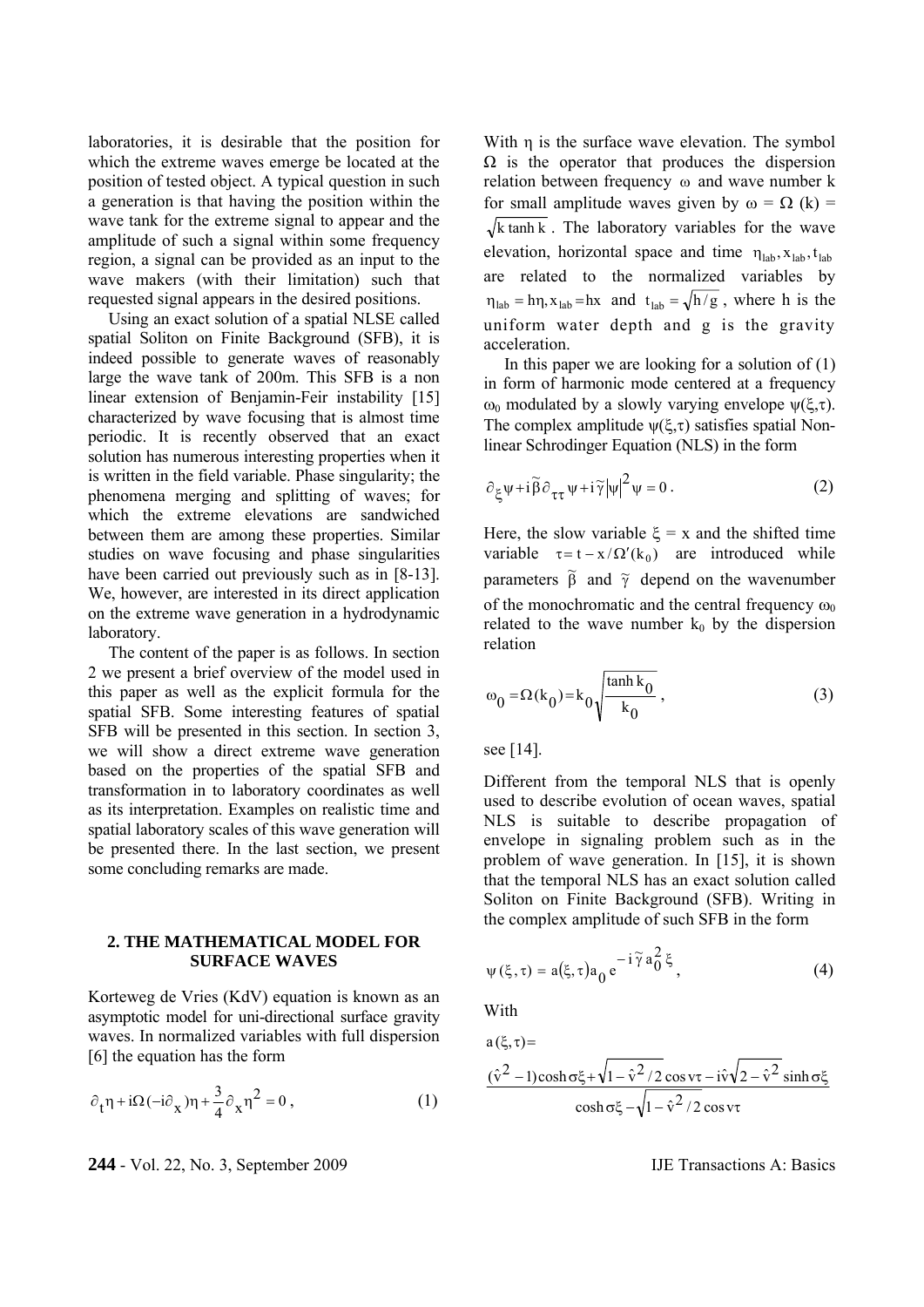and

$$
\sigma\!=\!\widetilde{\beta}\,v\sqrt{2v_*^2-v^2}\ .
$$

If

$$
\hat{\upsilon} = \frac{\upsilon}{\upsilon}
$$

With

$$
\upsilon^* = a_0 \sqrt{\frac{\widetilde{\gamma}}{\widetilde{\beta}}} \ ,
$$

Then  $\hat{v}$  lies in the region of Benjamin-Feir instability  $0 < \hat{v} < \sqrt{2}$ . This parameter v lies in the region of Benjamin-Feir instability. The last parameter is the frequency of monochromatic  $\omega_0$ absorbed in the coefficients of NLS equation.

 By using (4) and after simplification, solution of (1) can be written as

$$
\eta(x,t) = \psi(\xi,\tau)e^{i(k_0x - \omega_0t)} + C.C =
$$
  

$$
\frac{2a_0 \sqrt{u^2 + \lambda^2}}{\cosh \sigma\xi - \sqrt{1 - \hat{v}^2/2} \cos \nu\tau}
$$
 (5)

With c.c denotes the complex conjugate of the previous term. In this solution

$$
u = (\hat{v}^2 - 1) \cosh \sigma \xi + \sqrt{1 - \hat{v}^2 / 2} \cos v \tau,
$$
  

$$
\lambda = \hat{v} \sqrt{2 - \hat{v}^2} \sinh \sigma \xi ,
$$

and  $\phi(x,t) = k_0 x - \omega_0 t - \tilde{\gamma} a_0^2 \xi + \tan^{-1}(\lambda/u)$ , with  $\omega_0$ and  $k_0$  are the frequency and wave number of the monochromatic, respectively. We can see that the solution has three parameters  $(a_0, v, \omega_0)$ ; the real amplitude in the far field  $2a_0$ , the modulated frequency ν describing the perturbation on the monochromatic by a long time signal and the monochromatic frequency  $\omega_0$ .

The largest elevation of the SFB (4) is at  $(\xi, \tau)$  = (0,0) and at far distance from the position  $\xi = 0$ ,  $a(\xi,\tau) \approx a_0$  where the surface wave is monochromatic in time. Some properties of SFB is that compared to the amplitude of monochromatic in the far field  $1 < a(\xi, \tau) < 3$  and in limiting case  $\lim_{\upsilon \to 0} \frac{a(\xi, \tau)}{a_0} = 3$  $_{0\to 0}$   $\frac{a(\xi, \tau)}{a_0}$  =

giving the largest possible amplification factor is 3 from this monochromatic background.

 If M denotes the extreme (maximum) value of the η, then

$$
M = \eta(0,0) = \frac{2a_0 \sqrt{u^2(0,0) + \lambda^2(0,0)}}{1 - \sqrt{1 - \hat{v}/2}} \cos(0,0)
$$

It is clear that  $v^2(0,0)$  and cos  $(0,0)=1$ , then

$$
M = 2a_0 \frac{\hat{v}^2 - 1 + \sqrt{1 - \frac{\hat{v}^2}{2}}}{1 - \sqrt{1 - \frac{\hat{v}^2}{2}}} = 2a_0 \left[ 1 + 2\sqrt{1 - \frac{\hat{v}^2}{2}} \right] \quad (6)
$$

From this expression, we can see that the extreme elevation M depends on  $\alpha_0$  v and  $\omega_0$ .

 It has been known that these extreme elevations appear between two phase singularities; a phenomenon when two waves are merging into one wave or one wave is splitting into two. The phenomenon can be seen in a close up contour plot of the elevation in Figure 1a. The envelope corresponding to this spatial SFB is shown in Figure 1b, where the (time) locations (or instants) of the phase singularities clearly visible; they are the instants when the envelope touches the x-t plane.

 In Figure 2, we display a time signal with an SFB envelope at  $\xi = 0$  for three parameter values  $\omega_0 = 2.5$ ,  $a_0 = 0.0207$ ,  $v = 0.3014$  and so  $T = 2\pi/v =$ 28.8458. We observe that the extreme elevation is almost repeated in time with periodicity T.

 To give an easier interpretation related to the problem of wave generation later, in what follows, we require that at  $(\xi, \tau) = (0,0)$ ,  $\psi(0,0) = m_0$ . Suppose that the frequency of the monochromatic  $\omega_0$  is given, which is the center frequency of the wave group being generated. If the amplification factor  $\alpha$ is defined as a quotient between the elevation at the extreme position and in the far field, that is  $m_0$  $=$  aa<sub>0</sub> then the parameters of SFB ( $a_0, v, \omega_0$ ) can be recovered from  $a_0 = m_0/a$  and

$$
v = v(\omega_0, \alpha) = a_0 \sqrt{\frac{2 - (\alpha - 1)^2}{2}} \sqrt{\frac{\widetilde{\gamma}(\omega_0)}{\widetilde{\beta}(\omega_0)}}.
$$
 (7)

IJE Transactions A: Basics Vol. 22, No. 3, September 2009 - **245**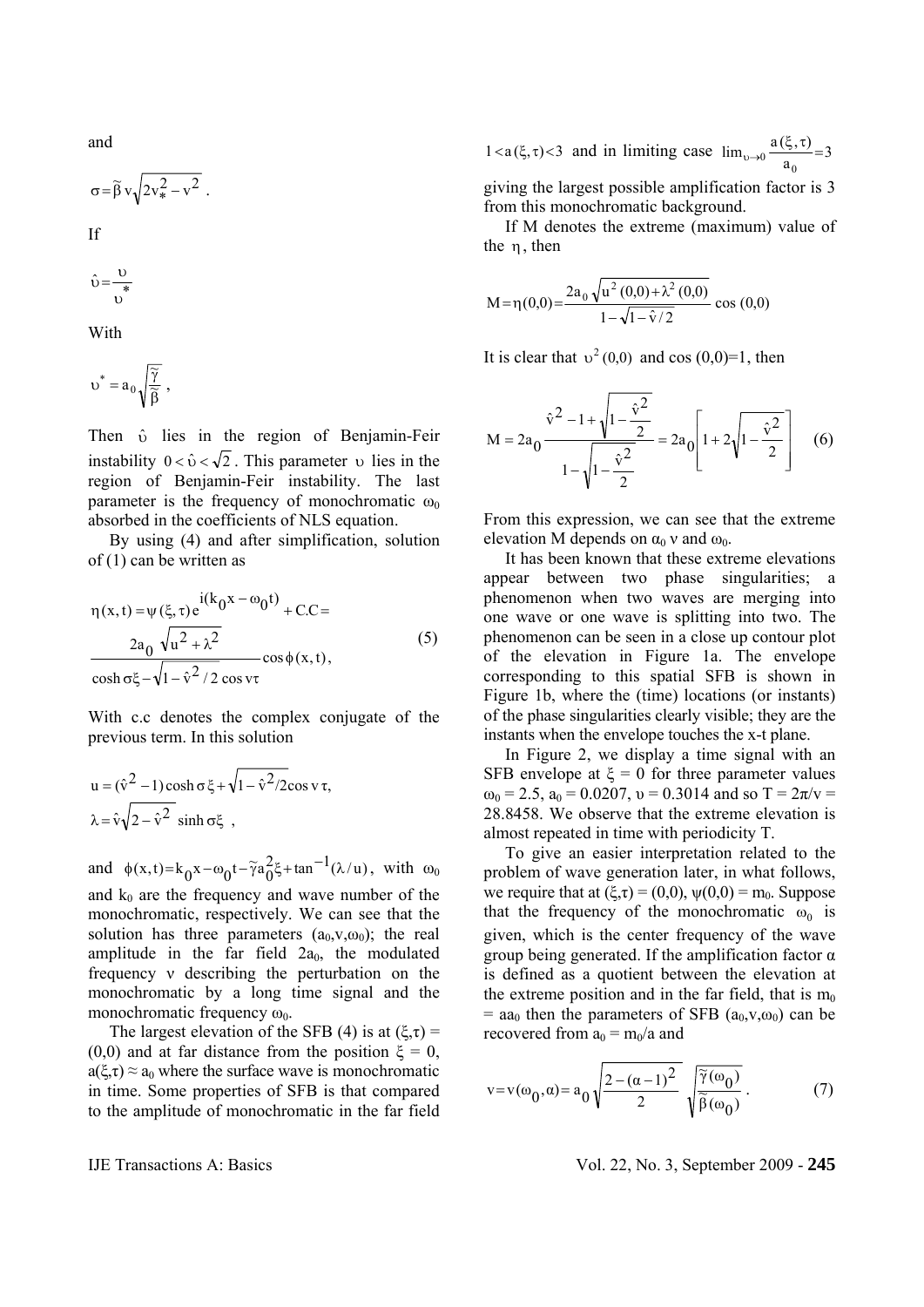

**Figure 1**. Contour plot of the elevation where the extreme wave appears between the phase singularities signified by merging of two waves into one and (a) splitting one wave into two and (b) the corresponding envelope.



**Figure 2.** Signal at extreme position  $\xi = 0$  for  $\omega_0 = 2.5$ ,  $a_0 =$ 0.0207,  $v = 0.3014$ .

## In what follows, we use the laboratory coordinate

for the case of a wave tank with depth H of 5 m. The wave tank at MARIN (Maritime Research Institute Netherlands, Waginingen) is taken as reference tank; see [6]. The length of that tank is 200 m, and those extreme waves and the amplitude amplification should appear within a distance of 200 m from the wave maker. It is our attention to compare the results here with numerical computation obtained from a numerical wave tank as well as measurement in the near future. Although, here we do not describe precisely on the technical restriction of wave maker, our aims is that the required signal can be fed easily to the wave makers.

**3. RESULTS AND DISCUSSIONS** 

Let  $x_{wm} = 0$  be the location of the wave maker and xsh be the location in the tank such that the signal generated at the wave maker achieves its extreme. If  $\eta_{lab}(x_{lab}, t_{lab})$  is the elevation of a signal with SFB envelope in the laboratory variables at xlab, let us define at a given position, the maximum temporal amplitude (MTA) in the form

$$
M(xlab) = maxtlab \etalab(xlab, tlab).
$$
 (8)

Here,  $x_{sh}$  corresponding to  $\xi = 0$  in NLS spatial variable and so the translation from laboratory to the NLS variables are as follows.

$$
\xi = x - x_{sh}
$$
 and  $\tau = t - \frac{x - x_{sh}}{\Omega'(k_0)}$ ,

With  $\omega_0 = \sqrt{k_0 \tanh k_0}$  and  $\omega_0 = \omega_{\text{lab}} \sqrt{H/g}$ , for the laboratory frequency  $\omega_{lab}$  and gravitational acceleration g. The MTA measures at each location in the wave tank the maximum over time of the surface wave elevation. As reported in [5], the location where the MTA curve achieves its maximum is the extreme position: there the largest waves will be found.

The amplification factor

$$
\alpha = \frac{M(x_{sh})}{2a_0^{lab}}
$$

With  $2a_0^{lab}$  is the amplitude in the laboratory variable of the monochromatic in the far field. The

**246** - Vol. 22, No. 3, September 2009 IJE Transactions A: Basics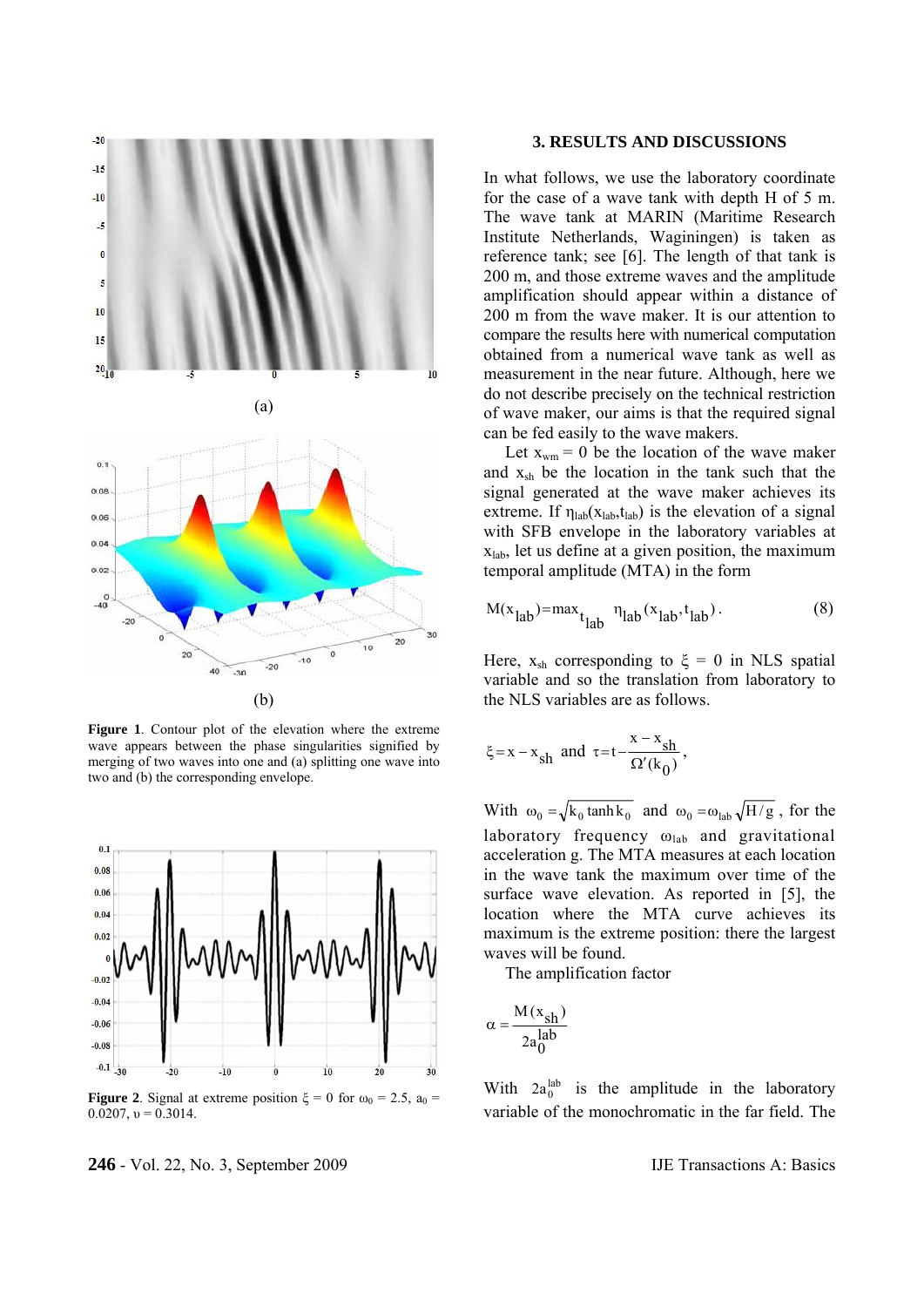actual amplification factor is

$$
\alpha_{\text{actual}} = \frac{M(x_{\text{sh}})}{M(0)}
$$

In what follow we list a number of cases of extreme waves generated based on SFB. The position of ship is taken to be 125 m from the wave maker while the maximum temporal amplitude of the signal at the ship position is  $M(x_{sh}) = 0.5$  m and  $\omega_{\text{lab}}$  = 3.5 Hz.

 Further, we plot the signal at the wave maker and at the ship position 125 m away from the wave maker for two cases from Table 1, namely for  $\alpha = 2.4142$  and  $\alpha = 2.7321$ . The maximum temporal amplitude  $M(x_{lab})$  as well as the corresponding the maximum temporal steepness for both cases is provided in the last figure.

#### **4. CONCLUDING REMARKS**

We have considered a model called spatial Nonlinear Schrodinger (NLS) equation that is suitable to describe the propagation of slowly varying envelopes in signaling problems such as in the wave generation often performed in hydrodynamic laboratory. This equation has an exact solution called spatial Soliton on Finite Background (SFB) with interesting properties related to wave focusing and phase singularity. Written in the field variables, it is interesting to see that the extreme waves appear between the phase singularities signified by merging of two waves in to one or one wave splitting into two. We have used properties of SFB in the generation of extreme waves in realistic laboratory coordinates. Cases on realistic time and spatial laboratory scales of this wave generation

**TABLE 1. Samples of Extreme Wave Generation Based on SFB. The Position of Ship is Taken to be 125 m from the Wave Maker and the Maximum Temporal Amplitude at the Ship Position is**  $M(x_{sh}) = 0.5$  **m.** 

| $x_{sh} = 125$ m | $\alpha$ | $\hat{\mathbf{v}}$ | $2a_0^{\text{lab}}$ | $V_{lab}$ | $T_{\text{lab}}$ | M(0)   | $\alpha_{actual}$ |
|------------------|----------|--------------------|---------------------|-----------|------------------|--------|-------------------|
| Case 1           | 2.0000   | $\sqrt{3/2}$       | 0.2500              | 0.6238    | 10.0723          | 0.2707 | 1.8468            |
| Case 2           | 2.2642   | 1.0959             | 0.2208              | 0.4930    | 12.7439          | 0.2481 | 2.0151            |
| Case 3           | 2.4142   | $\mathbf{1}$       | 0.2071              | 0.4220    | 14.8906          | 0.2391 | 2.0916            |
| Case 4           | 2.7321   | $\sqrt{1/2}$       | 0.1830              | 0.2636    | 23.8337          | 0.2276 | 2.1967            |
| Case 5           | 2.9412   | 0.3405             | 0.1700              | 0.1179    | 53.2941          | 0.2247 | 2.2253            |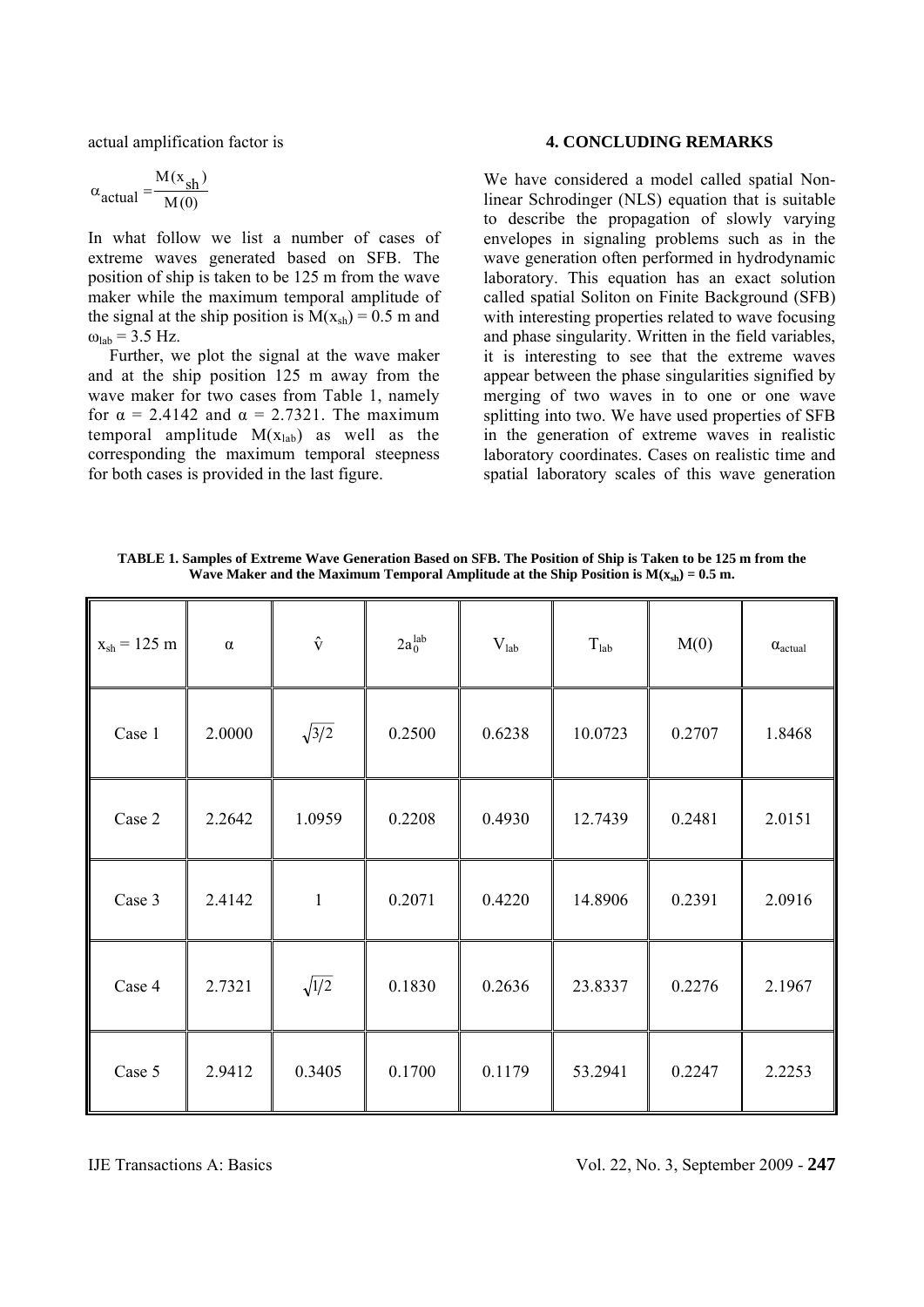have been presented. The results showed that it was possible to generate such extreme waves in hydrodynamic laboratories. Future research will focus on both numerical and experimental evidences to validate the theoretical prediction (Figures 3-5).

## **5. ACKNOWLEDGMENT**

The author is very grateful to Dr. Andonowati for insight discussion throughout the execution of this research. He would like to thank Prof. Rene Huijsmans and Ir. Gert Klopman for many useful hints on the wave generation.





**Figure 3**. (a) Signal for  $\alpha = 2.4142$  at the wave maker and (b) at 125 m from the wave maker.

**248** - Vol. 22, No. 3, September 2009 IJE Transactions A: Basics



**Figure 4**. (a) Signal for  $\alpha = 2.7321$  at the wave maker and (b) at 125 m from the wave maker.



**Figure 5**. Maximum temporal amplitude (full line) and absolute steepness (dash line) for  $\alpha = 2.4142$  (black) and  $\alpha =$ 2.7321 (blue).